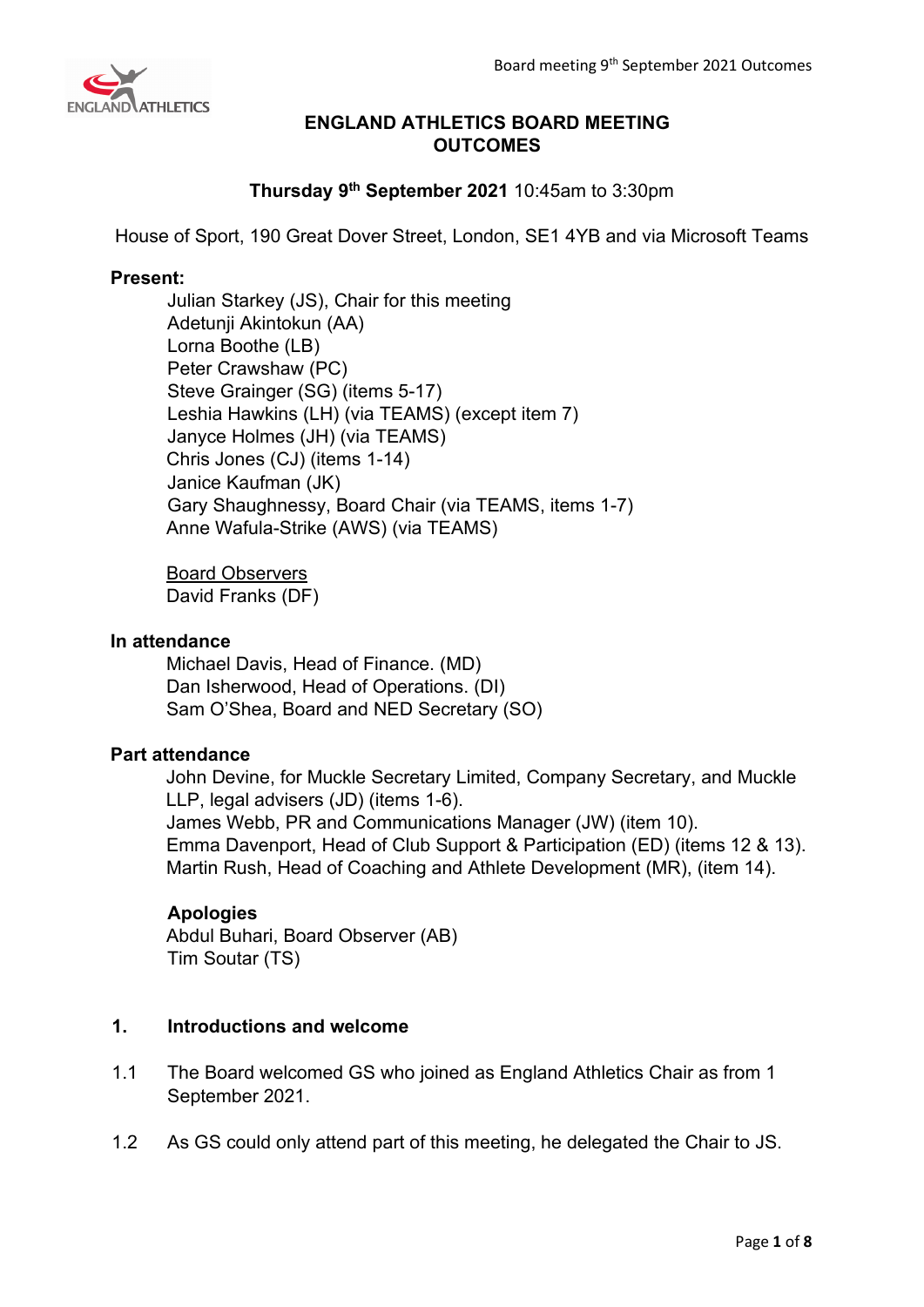#### **Resolved and Actions:**

**1.) The Board approved JS as Chair of this meeting.**

## **Apologies**

Abdul Buhari, Board Observer (AB) Tim Soutar (TS)

## **2. Declarations of Interest**

LH declared her conflict for agenda item 7, as she is a candidate for the NED role, having re-applied for the remainder of her second term.

To formally record for GS's information, JS, PC, AWS re-confirmed their connections with UKA. (JS: UKAM member; PC: UKA Board and Member of UKA Rules Review Group; AWS: on UKA Board).

## **Resolved and Actions:**

1.) None.

## **3. Annual Report and Accounts**

- 3.1 The auditors, Haysmacintyre, have confirmed they are content with the cashflow, confirming that even the worst-case scenario that was presented reflected adequate levels of cash to support a going concern basis. The Audit Findings Report had not highlighted any issues of concern.
- 3.2 Going Concern. One of the key components of future income sustainability is the athlete registration, which at the date of the meeting is reported at 146,000 registered athletes; giving added confidence that we will achieve the full year budget.
- 3.3 There was slight concern around the commercial pipeline. However, we were hopeful that the Sport England funding from April 22 to September 22 would remain the same as that confirmed for September 21 to April 22 and discussions were ongoing.
- 3.4 The Accounts will be updated to reflect that Myra Nimmo had stepped down as Chair as of 31st August 2021.

## **Resolved and Actions:**

.

**1.) The Board noted the positive audit outcomes and thanked Audit & Assurance Committee, the Finance Team and Haysmacintyre for carrying out the virtual audit during the challenging Covid lockdown period.**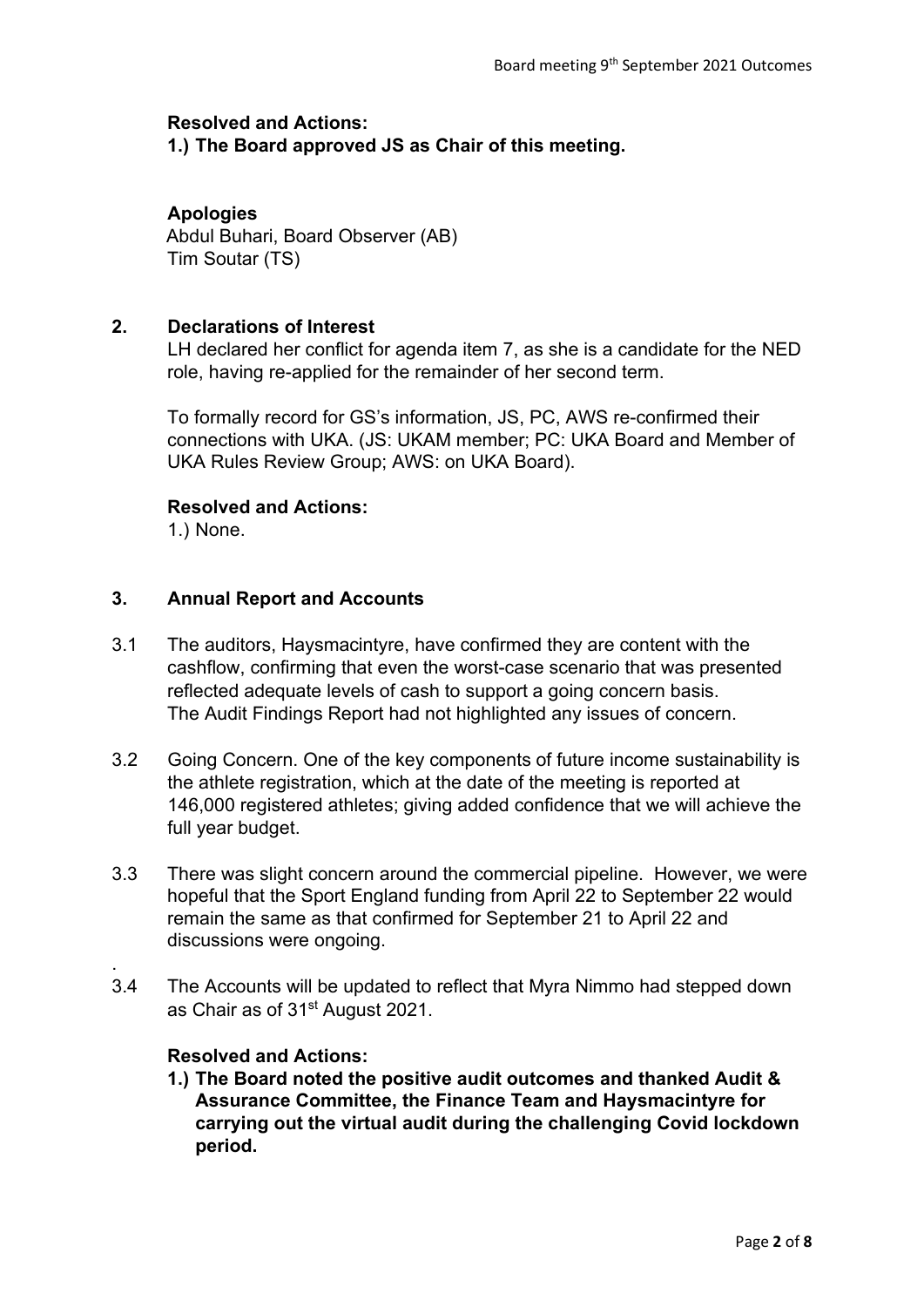- 2.) Update the Accounts (Page 4) to reflect that Myra Nimmo has stepped down. Action: MD/PC
- **3.) The Board approved the Annual Report and Accounts subject to the above amendment.**
- 4.) CEO and PC to sign the accounts and Letter of Representation on behalf of the Board. Action: CJ/PC.

## **4. Reserves Policy**

This policy is reflected in the accounts.

Although there was no change to the policy, PC informed the Board that there was a desire to increase the reserves in the future for further investment in the Sport.

#### **Resolved and Actions:**

**1.) The Board approved the Reserves Policy and agreed with the ambition to increase reserves for further investment.** 

## **5. Tim Soutar's resignation**

TS was due to step down at the AGM on 23<sup>rd</sup> October at the end of his 2<sup>nd</sup> 4 year term. However, he submitted his resignation on  $7<sup>th</sup>$  September stating it was with immediate effect.

*SG arrived at the end of this discussion.*

## **Resolved and Actions:**

**1.) The Board were grateful for TS's 8 years service and agreed to accept his resignation as of 9th September 2021. A brief statement would be added to the website.**

## **6. Minutes of Previous Meetings**

#### **Resolved and Actions:**

- **1.) The Board approved the minutes of the July Board meeting and the 24 August extra ordinary meeting.**
- 2.) Provide a copy for the Chair's signature. Action: SO.
- *JD left the meeting.*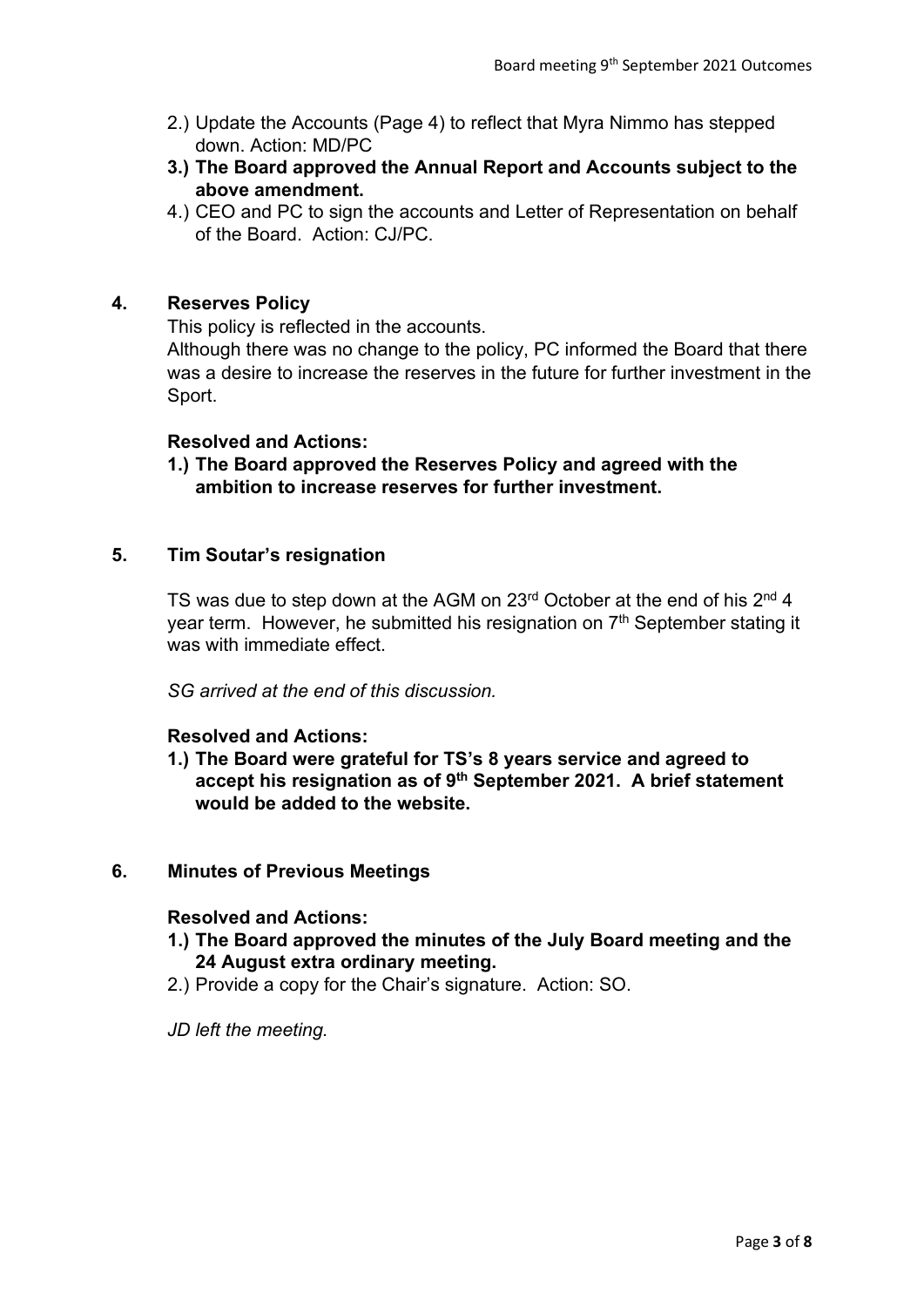# **7. Board appointments**

#### 7.1 Appointed Director position

*LH left the meeting for this discussion as she is a candidate and therefore is conflicted.*

Nominations Committee recommended that LH should be re-appointed for 3 more years (the remaining period of her 2nd term).

## **Resolved and Actions:**

**1.) The Board approved the recommendation from the Nominations Committee to re-appoint LH for 3 years.**

# 7.2 Member Elected Director position

The Board were updated on the two nominees for Member Elected Director vacancy. The election addresses will go live on the website w/c 13 September.

## **Resolved and Actions:**

1.) SO to inform the nominees that their election addresses will be live w/c 13 September and to remind them of the process. Action: SO

*LH returned to the meeting. GS left the meeting.* 

# **8. Actions/Matters arising**

Chair appointment process / guidance [Gov Comm]: Nominations Committee should lead on this.

## **Resolved and Actions:**

1.) None

## **9. CEO report**

- 9.1 Any improvements to the Commonwealth Games team size should be announced in October.
- 9.2 UKAM EGM would be taking place on 17 September. EA will vote Option C (relating to UKAM members), as the Board have previously agreed.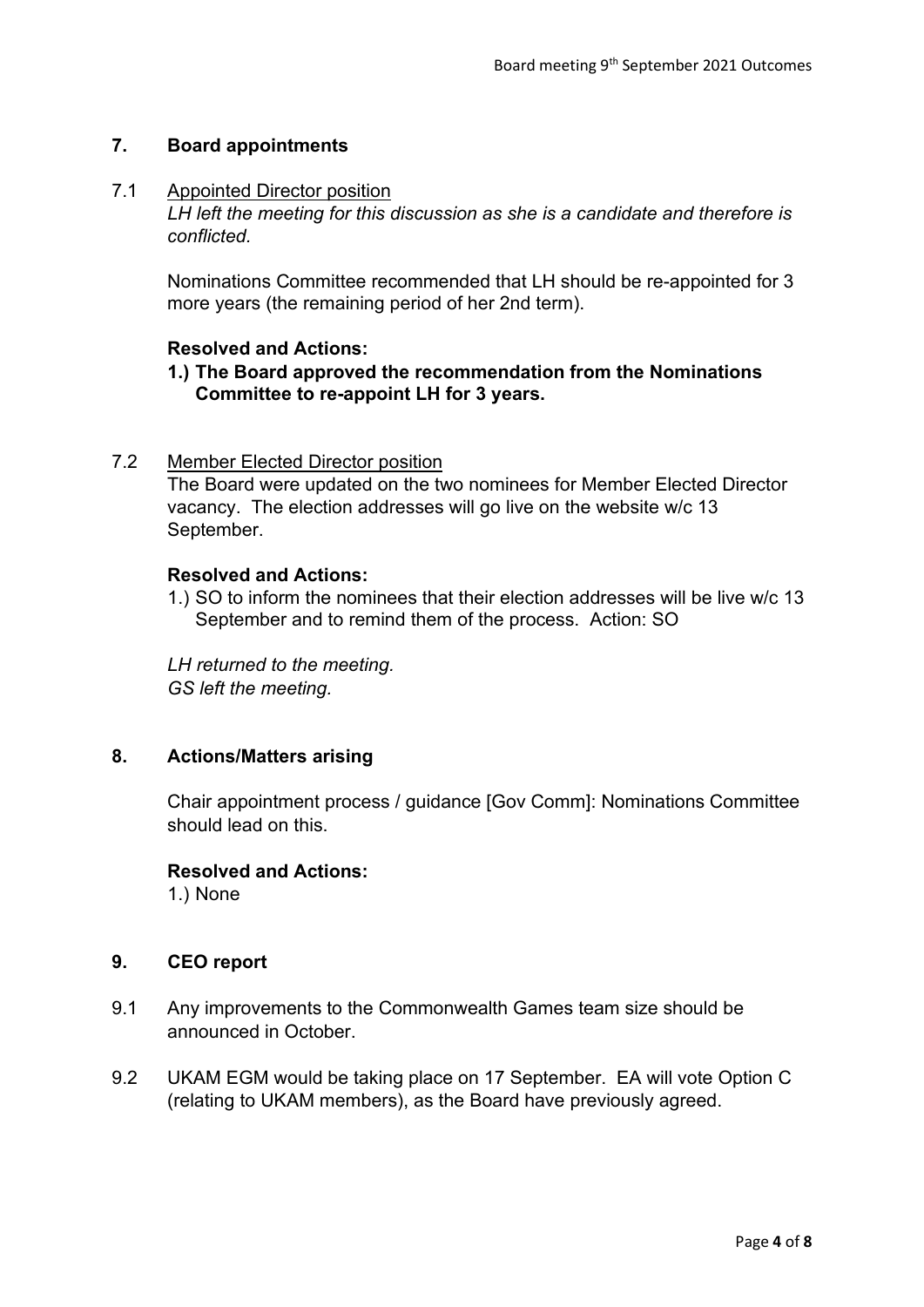9.3 The Board discussed the panel for the pre-AGM webinar which would take place on 6th October. The Panel will comprise the Senior Leadership Team, PC and JK. GS will also be asked.

## **Resolved and Actions:**

**1.) The Board was content for CJ to represent EA Board at the UKAM EGM and vote for Option C.**

*Secretary postscript: GS submitted EA's proxy vote (including Option C) to UKAM on 15/9. CJ will attend the EGM virtually to represent EA and to hear the discussion.*

## **10. AGM comms**

10.1 SO summarised the timeline for the proposed comms as dictated by EA Articles.

The Board agreed it would be preferable for all documents to be communicated and added to the website as soon as possible and by Thursday 16<sup>th</sup> September. The comms would include the positive amendments proposed to the Articles.

10.2 The Board queried the possibility of a hybrid approach to the AGM to widen participation. The webinar on 6<sup>th</sup> October would help in part, but CJ and DI will look at cost effective options and whether something can be actioned for next year.

## **Resolved and Actions:**

- 1.) Aim to post all AGM information and documents on the website by Thursday 16th September. Action: SO/JW
- 2.) Look at options for a hybrid AGM Action: DI

## **11. Affiliation fees 22-23**

Regional Councils had confirmed they were supportive of the increase to £16 for athletes and £150 for clubs – Option 2. This will be communicated at the end of September.

## **Resolved and Actions:**

**1.) The Board approved Option 2.**

## **12. External facing disciplinary and related policy updates**

#### 12.1 Disciplinary policy

This is a refreshed policy to provide clarity for clubs. Additional support and guidance are also in place. The number of disciplinary cases is increasing and the policy will be tested when looking into these cases. The policy will be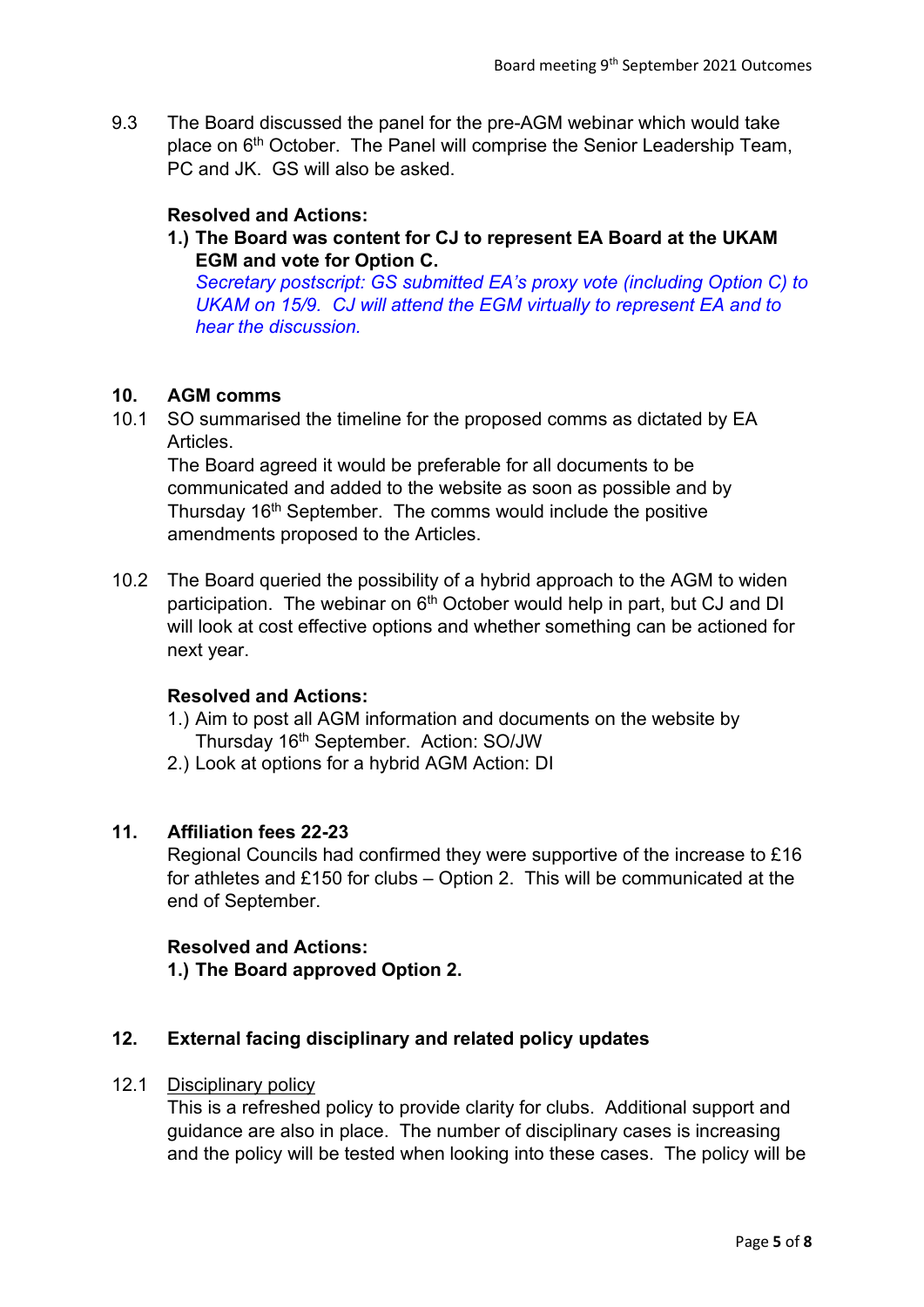reviewed every 2 years, but as a result of testing on live cases, changes may be required sooner.

The independent complaints panel has members across the UK which have a range of skills that can be called upon quickly if needed.

12.2 Whistleblowing policy (external) The Board suggested that "Adult at risk" was a more suitable term than "vulnerable adult".

## 12.3 Board Safeguarding Champion role description

LB had previously been suggested as the Board member to fill this role and LB had accepted, subject to the Board's agreement.

#### **Resolved and Actions:**

Disciplinary policy:

**1.) The Board approved the Disciplinary policy.**

Whistleblowing policy:

- 2.) Amendment: "Adult at risk" rather than "vulnerable adult". Action: ED
- **3.) The Board approved the External Whistleblowing Policy.**

Board Safeguarding Champion

**4.) The Board approved LB being appointed as Board Safeguarding Champion.**

## **13. Clubs – supporting our clubs to recover post lockdown**

- 13.1 The Board commented that a lack of volunteers was often a real problem for a number of clubs, particularly when it comes to completing applications for much needed funding. Although the financial requirements were being streamlined, ED will look at what else can be done to help clubs with this issue.
- 13.2 The Board suggested that clubs should work together and share best practice, especially around coaching and disability. Clubs could be recognised for what they do well. The Club Conference in May helped with the sharing of best practice.

The Board questioned whether a Task & Finish Group could help in identifying EA's collective focus to support clubs. England Council's views would help to determine what 3-4 things EA could do?

ED informed the Board of the UK wide development group which will be discussing club frameworks and clubs' individual ethics and values.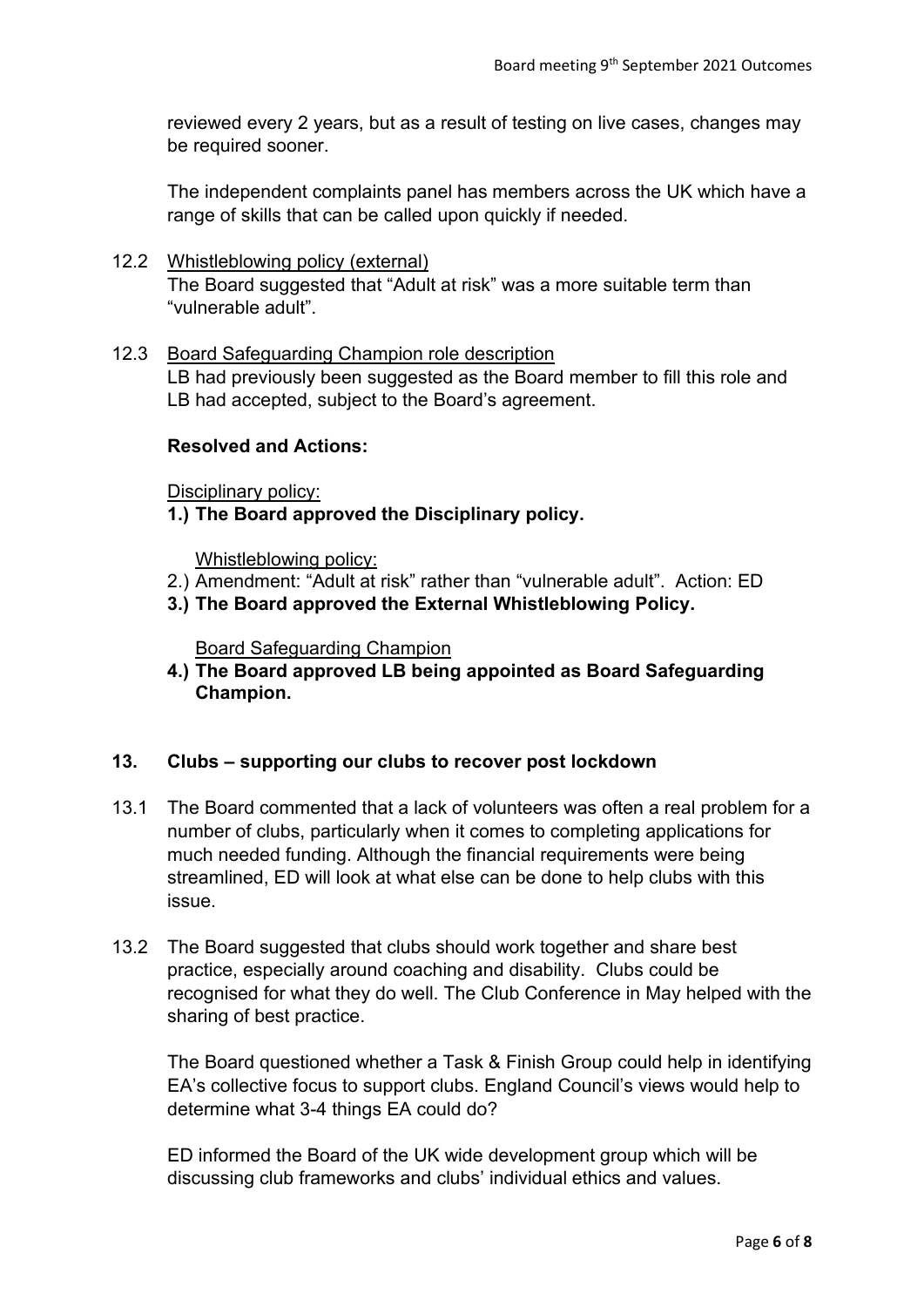- 13.3 ED confirmed that a programme was in place with regard to Club Standards and Safeguarding. Clubs will be required to sign up to the Code of Conduct.
- 13.4 With regard to professionalising coaching, there was a potential issue if clubs hadn't recorded the necessary information with HMRC therefore guidance will be provided for clubs.

#### **Resolved and Actions:**

- 1.) Look at ways to help clubs which lack resource to fulfil grant requirements. Action: ED
- 2.) Add to England Council agenda sharing best practice and working together with regard to coaching and disability. What 3-4 things could EA do to support clubs? Action: SO

## **14. Talent Pathway and hub updates**

#### 14.1 Talent hubs

MR informed the Board that EA currently has 2 pilots. The Sport England Talent bid will incorporate funding for the talent pathway which will potentially support a further 2 more hubs. The Sport England funding for talent will likely be confirmed at the end of December.

#### *CJ left the meeting.*

MR reported that some clubs still feel the hubs are a threat. However, EA is continuing to explain and promote the benefits of the talent hubs and how they can benefit clubs, and the overall view was becoming more positive.

#### 14.2 Commonwealth Games

MR updated the Board on the CWG including a, hoped for, potential change of team size.

#### **Resolved and Actions:**

1.) None

*MR left the meeting.*

#### **15. Performance / KPI update**

15.1 DI informed the Board that the KPI dashboard would be incorporated into the CEO report from November, and the adjusted schematic would show trends and flag any high-risk areas to the Board.